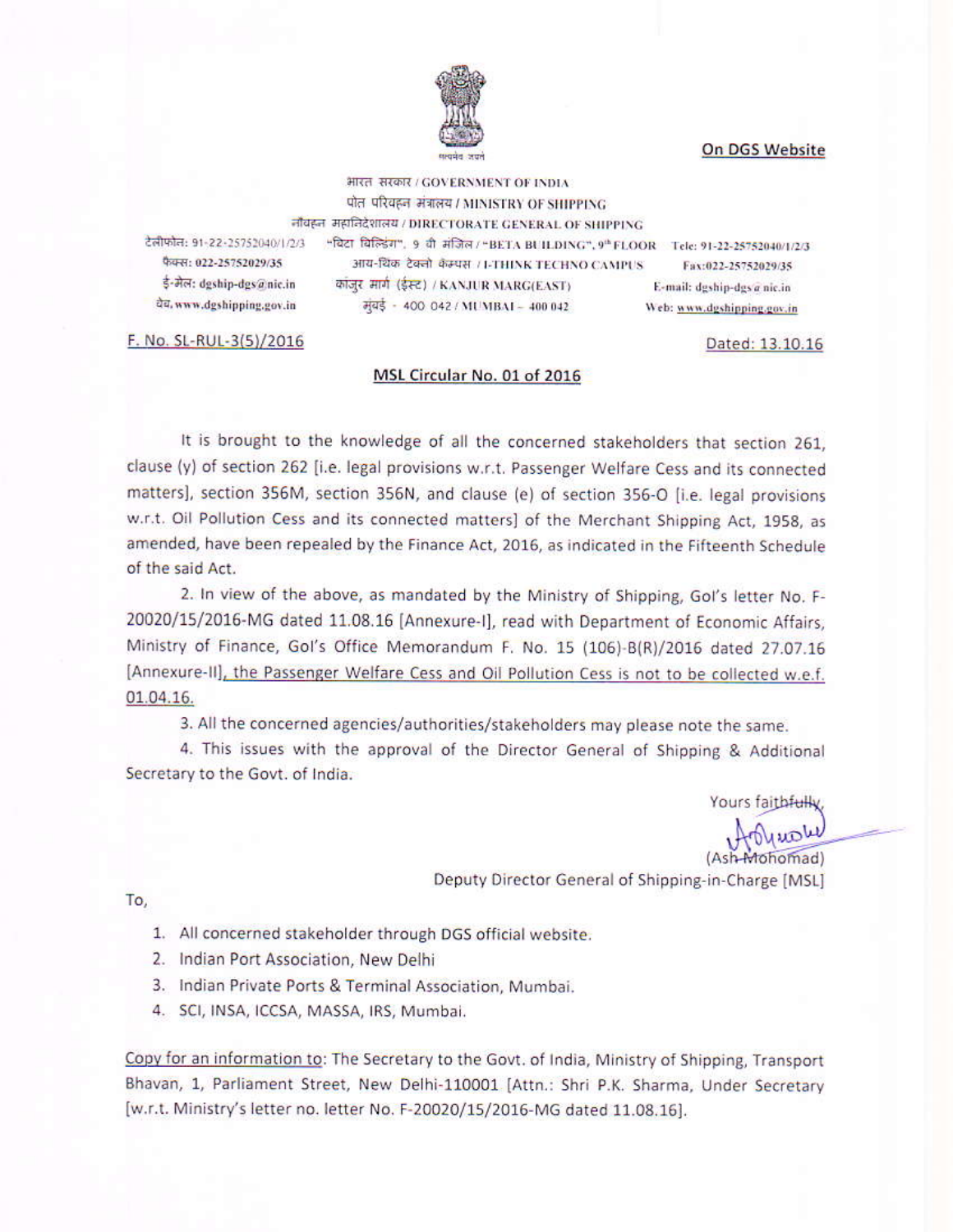$86010$  $x - y = m$ DIRECTORATE GENERAL OF SHIPPING, MUMBAI प्राणि सरीख: Receivev Speed Post/By Fax 1 % AUG 2016 No. F-20020/15/2016-MG Government of India 22397930 **Ministry of Shipping** MG Section) Transport Bhavan, 1, Parliament Street, New Delhi-110001, Dated: | | <sup>} }</sup> August, 2016 To The Director General, Directorate General of Shipping, Beta Building, 9<sup>th</sup> Floor, i-Think Technocampus,  $2016$ 麒麟 Kanjur Marg (East), Mumbai-400042 18 **FIGHT/NC** 

Subject: Abolition of Cesses-reg.

Sir.

I am directed to forward herewith a copy of OM No. 15(106)-B(R)/2016 dated 27th July, 2016 received from Ministry of Finance regarding above mentioned subject informing that certain cesses have been abolished by way of repeal of the covering enactments/provisions as specified in the Fifteenth Schedule of the Finance Act, 2016 w.e.f. 01.04.2016, for your information.

Extent of repeal related to The Merchant Shipping Act, 1958 is: section 261, clause (y) of section 262, section 356M, section 356N, clause (e) of section 356-O.

DG(S) may take necessary action in the matter under intimation to the ministry. 3

Yours Sincerely

(P.K. Sharma) ecretary to Government of India Tel: 23352726

Enclosed as above

Ouher carlos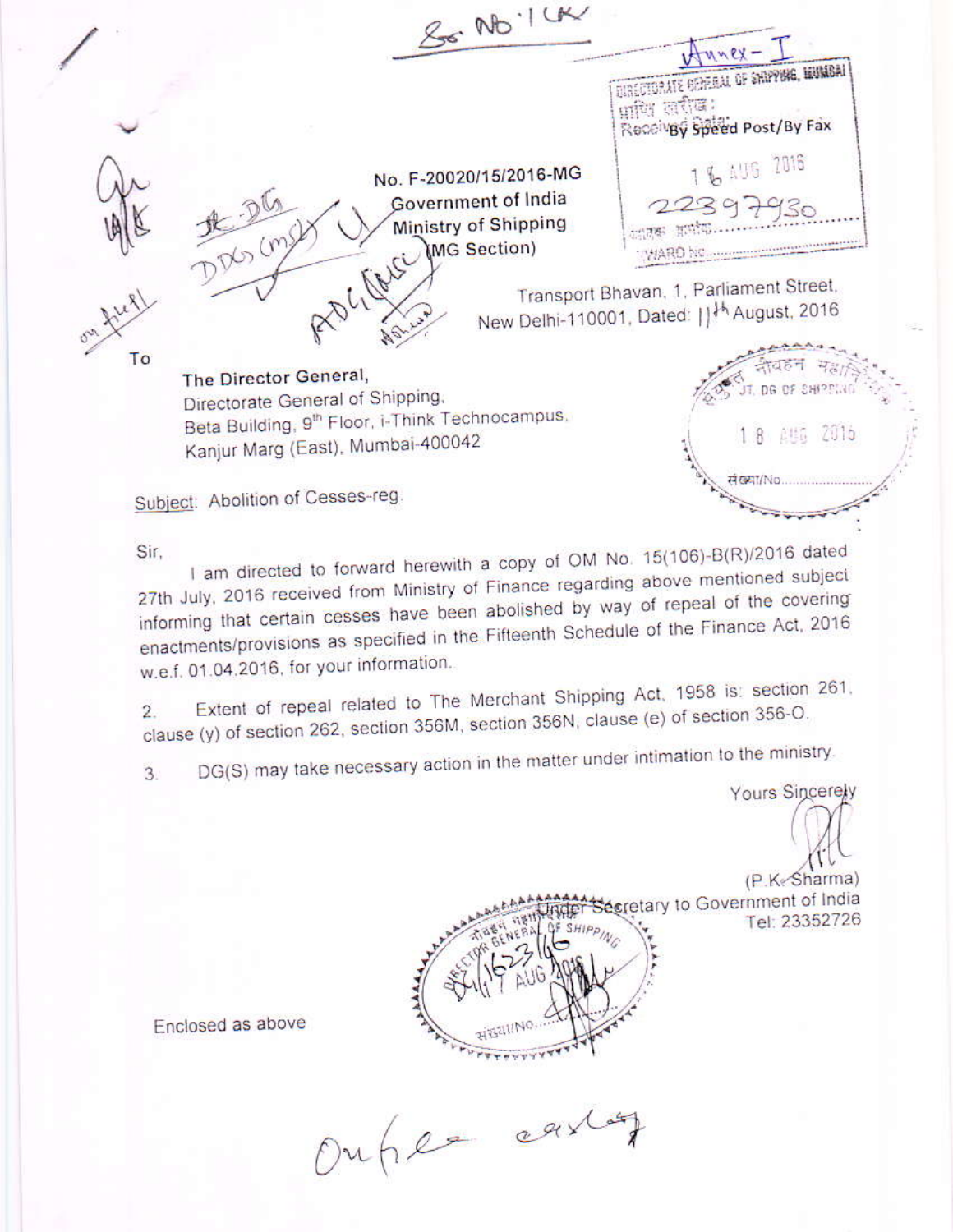$x - 11$ Most Imports

F. No. 15(106)-B(R)/2016 Government of India Ministry of Finance Department of Economic Affairs (Budget Division)

> North Block, New Delhi, Dated 27th July, 2016.

Office Memorandum

Subject:

Abolition of Cesses -Reg.

The undersigned is directed to refer to the subject mentioned above and say that certain cesses have been abolished by way of repeal of the covering enactments/provisions as specified in the Fifteenth Schedule of the Finance Act 2016 w.e.f. 01<sup>st</sup> April, 2016 (copy enclosed). In this connection it is requested to kindly bring this fact to the notice of all offices/officials, concerned with collection of these Cesses and to ensure that none of these Cesses is collected w.e.f. 01st April, 2016.

 $\alpha_{\text{gal}}$ 

All FAs

 $\frac{16}{100}$ <br>. Pund fodor bili 1916<br>. Asci

ocumed

La Acluciation 10)

WMC

(N M Jha) Controller of Accounts/Director (Budget)

Suis aut Pollution cell is homalled<br>in P.W. a copy of the one map les<br>sent to 731P) / fl<br>Adjuster possession 4/0116<br>PS1P)

एस. एवं एफ. ए. का कार्यालय Office of AS & FA